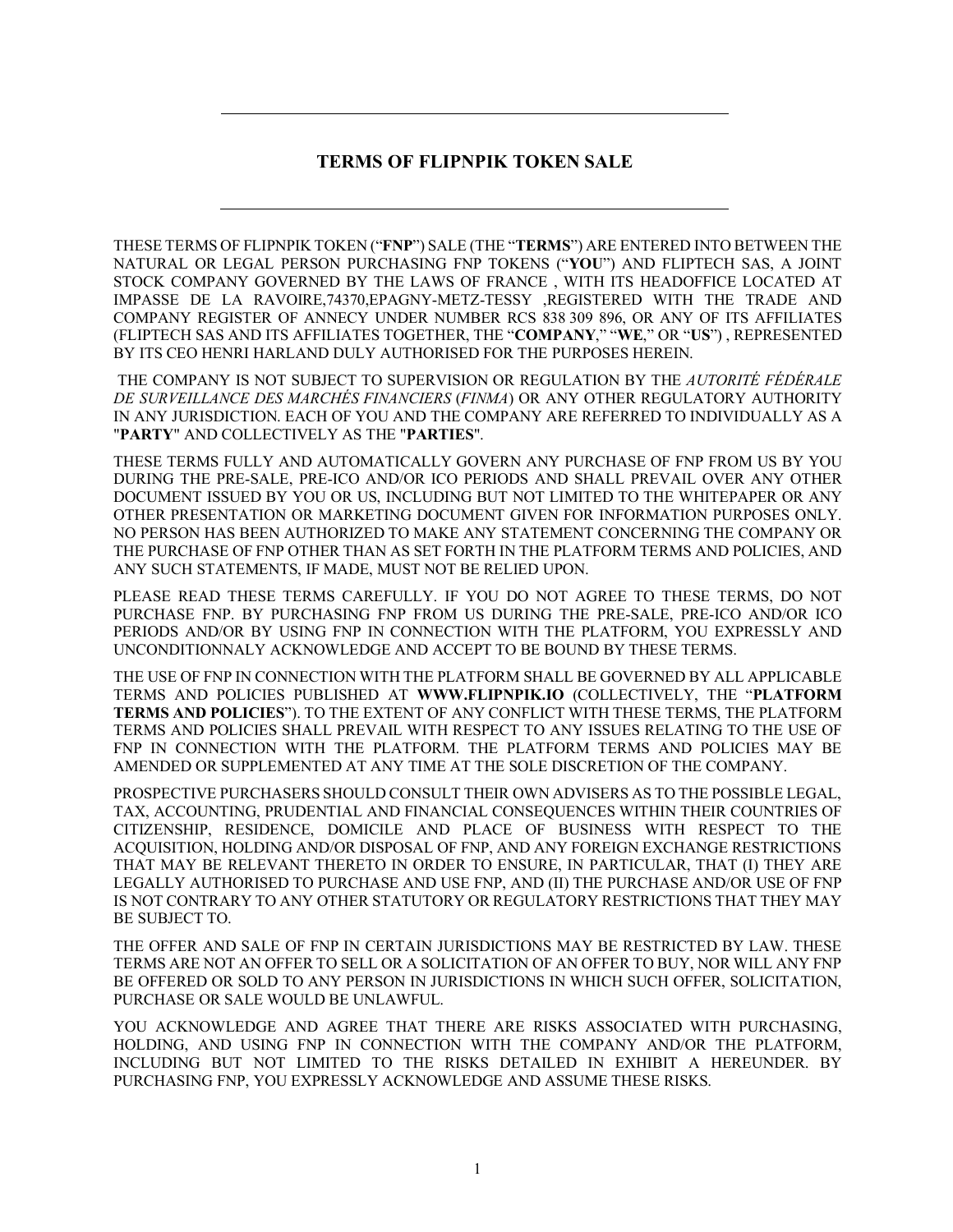# IF YOU HAVE ANY QUESTIONS REGARDING THE TOKEN SALE, PLEASE CONTACT US:

ICO@FLIPNPIK.IO +33 179974091

UNITED KINGDOM: ICO-EN@FLIPNPIK.IO +44 2037347568 FRANCE : ICO-FR@FLIPNPIK.IO +33 179974091 RUSSIA: ICO-RU@FLIPNPIK.IO +7 4996092640 CHINA: ICO-CN@FLIPNPIK.IO +86 1087833211 SPAIN: ICO-ES@FLIPNPIK.IO POLAND: ICO-PL@FLIPNPIK.IO UKRAINE: ICO-UA@FLIPNPIK.IO KOREA: ICO-KR@FLIPNPIK.IO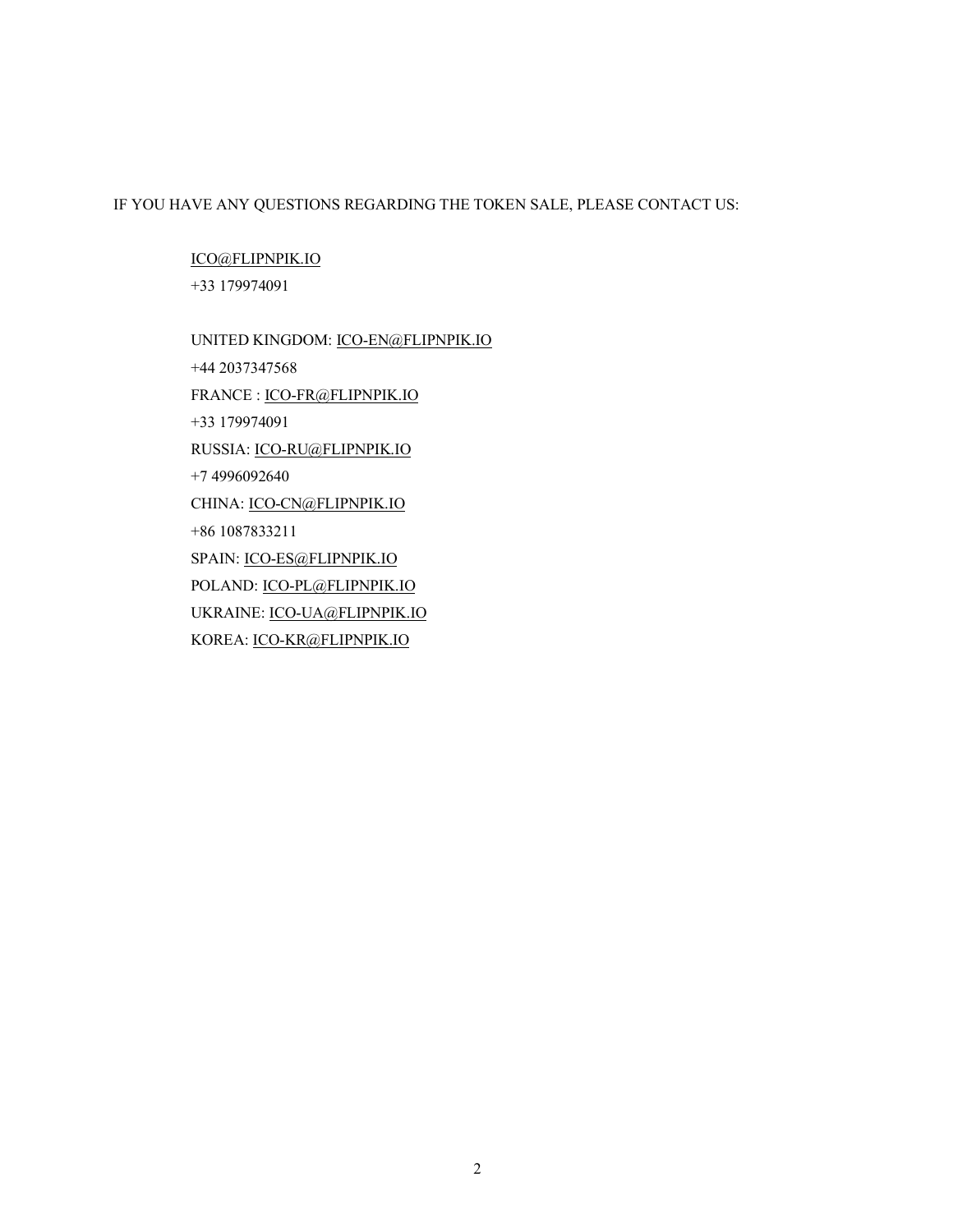## **YOU AND THE COMPANY AGREE AS FOLLOWS**

#### **1. PLATFORM**

The Company is in the process of developing:

1- a blockchain based, collaborative ecosystem (the "**Platform**") incorporating both a social network and a market place, and allowing all users of the Platform to contribute and share the value that they generate in the ecosystem. Collaboration and value creation is done through the publication and sharing of content, transactions and the exchange of services; and

2- FNP, a token that can be used exclusively on the Platform to (a) buy products and/or services from business owners and services from users of the Platform, (b) benefit from special offers, promotional contests and other services and advantages, and (c) acquire the status of "ambassador" of a specific business, which allows them the possibility to gain (if a set of condition relating to the promotion of the business by the ambassador is met) up to 20% of the total budget allocated by such business for specific services offered to the business owner on the Platform (knowing that the price paid to acquire the status is refundable).

A platform with similar characteristics as described in paragraph a) above has already been developed without the use

of the blockchain technology (the "**application**") and is currently exploited in Canada. The Platform is still in the

process of being created to be exploited in Europe and in other countries (except in North America) and will be further

developed and exploited by the Company. The term "**Platform**" only refers to such platform using blockchain

technology and being developed by the Company to be exploited in Europe and in other countries, excluding in North

America.

Further details regarding the Platform are described in the FNP whitepaper (the "**Whitepaper**"), which is available at [**WWW.FLIPNPIK.IO**]. The information contained in the Whitepaper and on the Company's website is of descriptive nature only, and does not form part of these Terms.

Although the Company intends to develop and exploit the Platform in the manner described above, it reserves the right to modify features, functionalities or development plans at its sole and absolute discretion.

The Company will have primary responsibility for administering the exploitation and development of certain aspects of the Platform. However, it is anticipated that certain affiliates and/or other third parties will provide administrative, marketing, technical and development services to the Company in connection with exploitation and/or development of the Platform.

#### **2. FNP UTILITIES**

FNP is a token that will, once the Platform is developed, be used exclusively on the Platform as described in Section 1 above and in the Whitepaper. Ownership of FNP carries no rights, uses or attributes, express or implied, other than those described in these terms and in the Whitepaper.

In particular, you understand and accept that FNP:

a- do not represent or confer any financial right on the economic results of the Company or of the businesses registered on the Platform ;

b- do not represent or confer any ownership right or stake, share or security or equivalent rights, intellectual property rights or any other form of participation in or relating to the Platform, Company and its corporate affiliates or of the businesses registered on the Platform ; and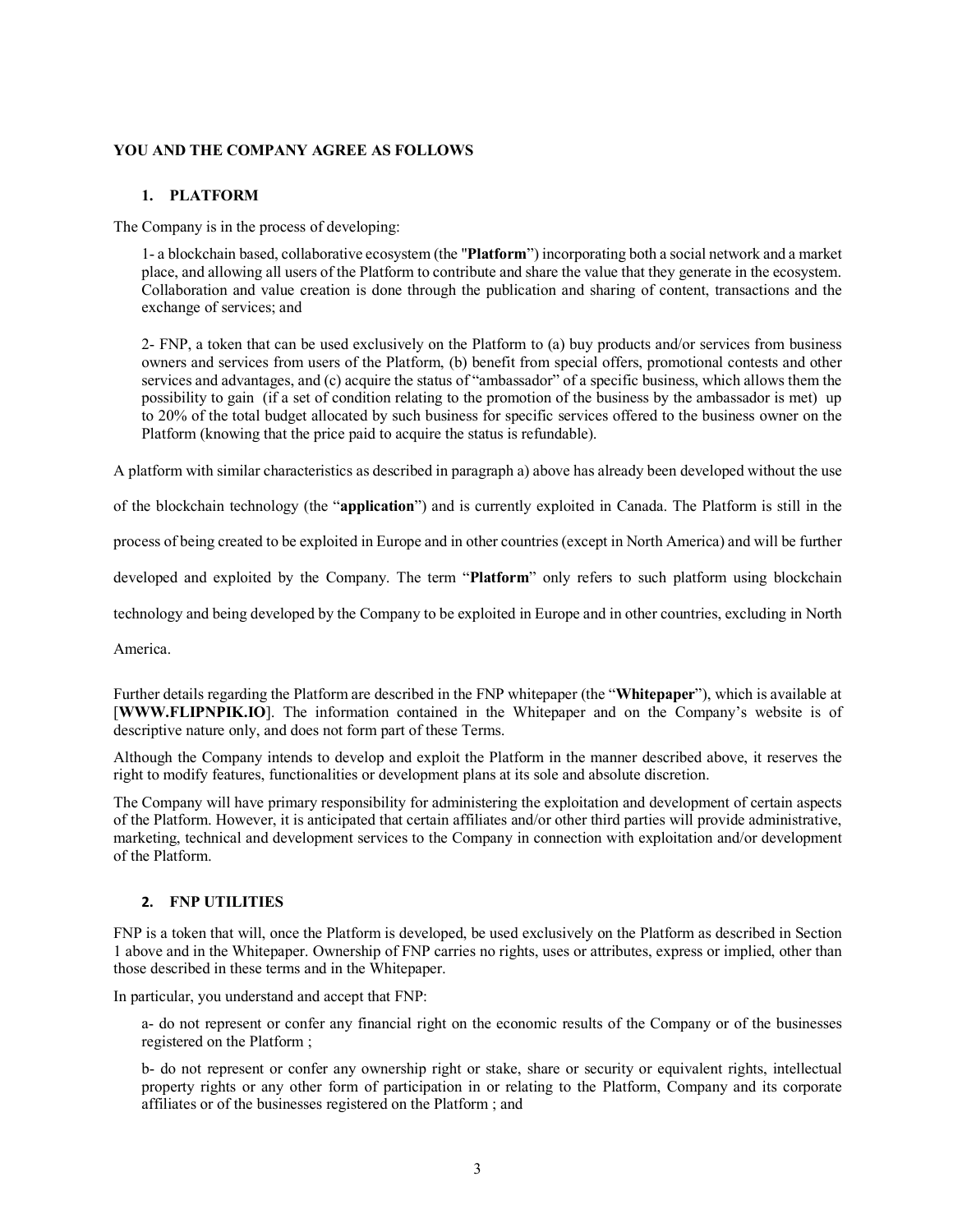c- is not intended to be a digital currency, security, commodity or any other kind of financial instrument.

# **3. FNP TOKEN INITIAL ALLOCATION**

The Company will create up to 1.000.000.000 FNP out of which 425 000 000 FNP will be issued and released at the time of the ICO and the remaining 575 000 000 FNP will be issued and released over a period of 4 years following the ICO . All FNP will be of equal value and functionality. Out of that 1.000.000.000 FNP created by the Company:

- 75.000.000 FNP (7.5 % of the total amount of FNP created) will be allocated to the Company's marketing and bounty program;
- 75.000.000 FNP (7.5 % of the total amount of FNP created) will be allocated to the Company's team ;
- 150.000.000 FNP (15 % of the total amount of FNP created) will be allocated to the Company's "partnership reserve" ;
- 350.000.000 FNP (35 % of the total amount of FNP created) will be allocated to the Company's "social mining reserve" ; and
- 350.000.000 FNP (35 % of the total amount of FNP issued) will be allocated during the Pre-Sale, Pre-ICO and ICO Periods as follow: 105.000.000 FNP during the Pre-Sale Period, 105.000.000 FNP during the Pre-ICO Period, and 140.000.000 during the ICO Period.

The Company may, increase the number of FNP created by up to 50% (500.000.000 FNP) if the Company and or its affiliates exploit the Platform in United State of America and or Canada

# **4. CONDITIONS OF FNP PURCHASE**

The FNP distribution will start on May  $1<sup>st</sup>$ , 2018 and end at the latest on October 31<sup>st</sup>, 2018 or on an earlier date on which the hard cap of 350.000.000 FNP sold is reached.

The Company's sale of FNP will be carried out in three stages:

- a pre-sale period starting on May 1<sup>st</sup> 2018 at 8 a.m. (UTC/GMT) and ending on June  $30<sup>th</sup>$  2018 or as soon as 105.000.000 FNP have been sold (the "**Pre-Sale Period**");
- a pre-ICO period starting on July 1<sup>st</sup> 2018 or at the date on which the Pre-Sale Period ends and ending on August 31st 2018 or as soon as 105.000.000 additional FNP have been sold (not taking into account the FNP sold during the Pre-Sale Period) (the "**Pre-ICO Period**"); and
- an ICO period starting on September  $1<sup>st</sup> 2018$  or at the date on which the Pre-Sale Period ends and ending on October 31st 2018 or on an earlier date on which 140.000.000 additional tokens have been sold (not taking into account the FNP sold during the Pre-Sale and Pre-ICO Periods) (the **"ICO Period**").

The Company can, at its sole discretion, modify the periods and/or the dates indicated above, provided that the modified dates shall be published at **WWW.FLIPNPIK.IO**.

# **5. FNP PURCHASE PRICE**

Unless otherwise agreed with the Company, the sale price of 1(one) FNP is equal to 0,00032857 ETHER corresponding to 3 043,5 (three thousand forty three) FNP for 1(one) ETHER.

During the Pre-Sale Period, a bonus between 15 % to 50 % will be allocated depending on the number of FNP bought by you during that period ;

During the Pre-ICO Period, a bonus between 5% to 10% will be allocated depending on the number of FNP bought by you during that period;

During the ICO Period, no discount will apply and the sale price will be 0,00032857 ETHER for 1 (one) FNP corresponding to 3 043,5 FNP for 1(one) ETHER.

FNP can be purchased with Ether, Bitcoin, Lumen, US \$ or in Euros (through SWIFT or SEPA payment).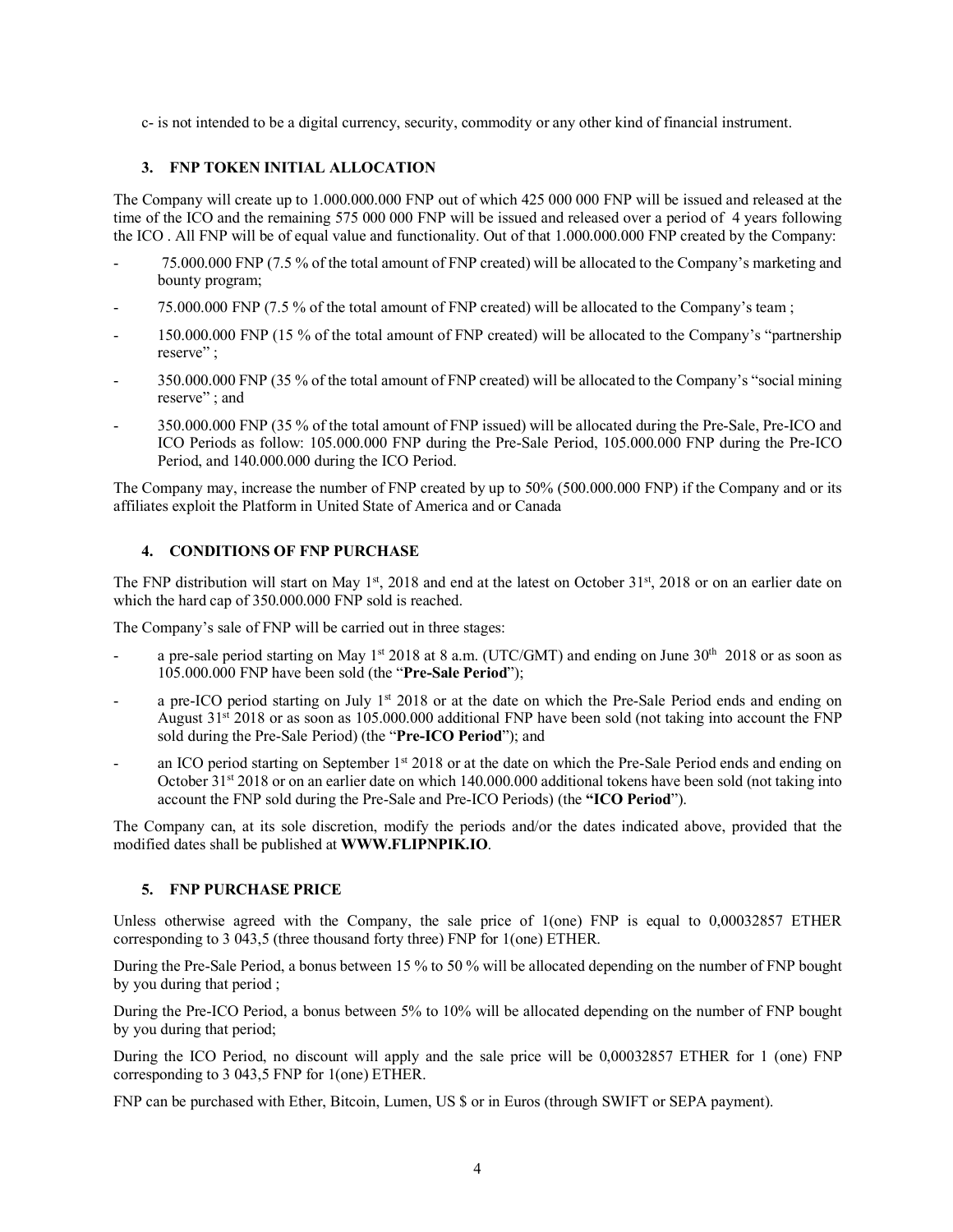The Company reserves the right to change the Cryptocurrencies it receives into Fiat money (Euros, US \$) before the end of the ICO. To edge against the exchange rate risk that may result from the ICO being subsequently cancelled and the Company being forced to refund the purchasers, the Company may enter into forward and or futures contracts.

The Company reserves the right to enter into forward and or future contracts during the ICO raising periods (pre-Sale , pre -ICO, ICO) by using Fiat and Cryptocurrencies received during those periods.

The Company reserves the right to refuse or cancel FNP purchase requests at any time at its sole discretion. Once the Company accepts your purchase request, you will receive by email a written confirmation of your purchase.

For purchases in cryptocurrencies, the number of FNP purchased will be equal to 1 (one) FNP for 0,00032857 ETHER corresponding to 3 043,5 FNP for 1(one) ETHER. For purchases in fiat money the cost of FNP will be minimum 0,10 Euros per FNP or it may also be calculated and fixed at the Company discretion on the basis of the number of Ether obtained with the fiat money when using the appropriate Ether/Fiat money exchange rate published at https/:www.kraken.com (the Exchange Rate ) on the date and at the time on which the Company send you by email the written confirmation of reception of your payment (the "**Confirmation Date**"), knowing that such Confirmation Date shall occur at the latest 24 hours after the reception of your payment. As a result when purchasing FNP with fiat money, you will bear the risk of Exchange Rate fluctuation until the Confirmation Date, and such risk may impact the number of FNP allocated to you.

An amount equal to 15% of each amount received during the Pre-Sale Period will, immediately upon reception by the Company, be transferred from the bank accounts and/or cryptocurrencies digital wallets of the ICO to the bank accounts and/or cryptocurrencies digital wallets of the Company in order to be immediately accessible by the Company to finance the ICO fundraising.

The purchase price that you pay for FNP is exclusive of all applicable taxes. You are responsible for determining what, if any, taxes apply to your purchase of FNP, including, for example, sales, use, value added, and similar taxes. It is also your responsibility to withhold, collect, report and remit the correct taxes to the appropriate tax authorities. The Company is not responsible for withholding, collecting, reporting, or remitting any sales, use, value added, or similar tax arising from your purchase of FNP.

## **6. FNP PURCHASE CONDITIONS PRECEDENT**

FNP may only be purchased by purchasers who are Eligible Purchasers, as this term is defined in Exhibit B hereunder.

To purchase FNP, you will be required to:

a- confirm that you have read and that you agree to these Terms by ticking the "*I Agree with the Terms*" checkbox at **WWW.FLIPNPIK.IO**;

b- confirm that you are an Eligible Purchaser;

c- declare and certify carrying out the research or taking the relevant advice from specialized attorneys to ensure that no legislation or regulation applicable to your situation and your place of residence, or no position or recommendation from a competent national authority prohibits you or limits you in the purchase and the possession of FNP, and more widely in the possession of cryptocurrencies;

d- agree to provide any further verification of your identity and of the source of the funds used for the purchase, as may be requested by the Company,

provided that we may determine, at our sole discretion, that it is necessary to obtain certain information about you in order to comply with applicable law or regulation in connection with selling FNP to you (including, but not limited to, the information mentioned in Section 11 hereunder). You agree to provide us such information promptly upon request, and you acknowledge that we may refuse to sell FNP to you until you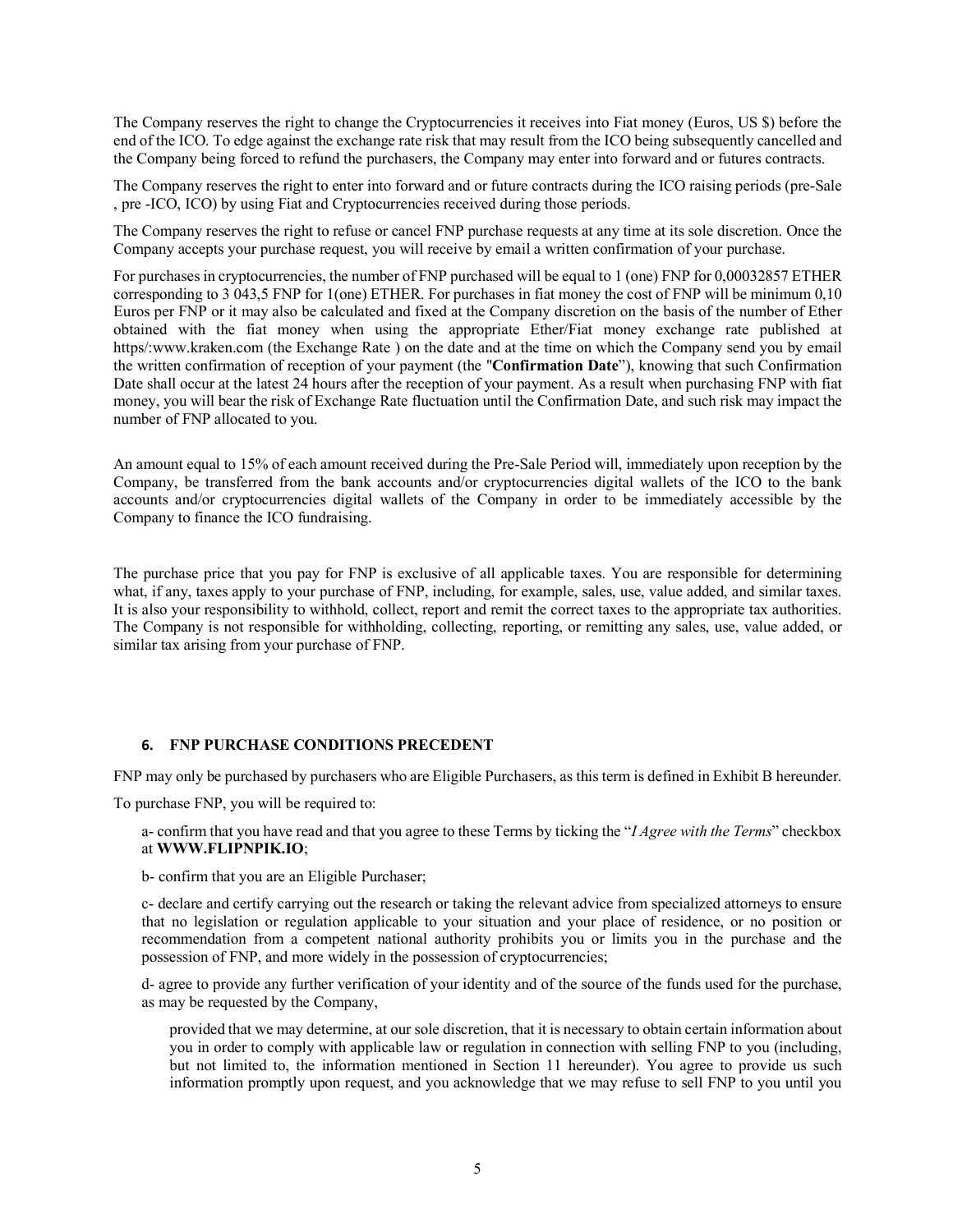provide such requested information and we have determined that it is permissible to sell you FNP under the applicable laws and regulations; and

e- transfer the relevant amount of cryptocurrencies and or Fiat money (through SWIFT or SEPA payment) to the Company's corresponding wallet address or bank account which will be published at **WWW.FLIPNPIK.IO** .

## **7. FNP DELIVERY**

To receive the FNP you purchase, you must have a Stellar wallet and establish a trust line to the FlipNpik wallet (address to be provided). The Company reserves the right to prescribe additional wallet requirements.

Within 15 (fifteen) Business Days following the date on which the ICO Period ends, the Company will issue the FNP tokens and promptly deliver the corresponding FNP to the Stellar wallet address provided by you.

You acknowledge and agree that these transactions will be governed by the laws of France and subject to the exclusive jurisdiction of the courts of Paris.

You will have to bear the delivery fees related to your purchase of FNP.

You are responsible for implementing reasonable measures for securing your wallets, vaults or any other storage mechanism you may use to receive and hold FNP you purchase from us, including any requisite private key(s) or other credentials necessary to access such storage mechanism(s). If your private key(s) or other access credentials are lost, you may lose access to your FNP. We are not responsible for any such losses.

#### **8. LOCK-UP PERIOD**

FNP purchased during the Pre-ICO and ICO Periods shall not be subject to any lock-up period and shall be freely transferable as of their delivery to you, provided that the transferee is an Eligible Purchaser and that the transfer complies with these Terms and with any applicable laws and regulations.

Part or all of the FNP you purchased during the Pre-Sale Period shall be subject to the following lock-up periods, during which you undertake not to transfer any of the FNP you purchased:

- for FNP purchased with a bonus from  $15\%$  to  $25\%$ ; lock-up period is up to one (1) month following the ICO closing date
- for FNP purchased with a bonus from more than  $25\%$  up to  $35\%$ ; lock-up period is up to two (2) months following the ICO closing date
- for FNP purchased with a bonus from more than 35% up to 50%; lock-up period is up to three (3) months following the ICO closing date.

-

You will owe the Company the total amount received from any transfer realized in breach with the lock-up periods agreed between you and the company, as the case may be.

FNP will be freely transferable at the expiry of the applicable lock-up period, provided that the ICO period is ended and that the transferee is an Eligible Purchaser and that the transfer complies with these Terms and with any applicable laws and regulations.

Please note that the risks described in Exhibit A may limit the possibility to transfer FNP.

# **9. USE OF PROCEEDS FROM FNP TOKEN SALE**

If the Company raises the following total after taxes financing amount in Euros, the Company anticipates that the proceeds will be used to cover the following costs: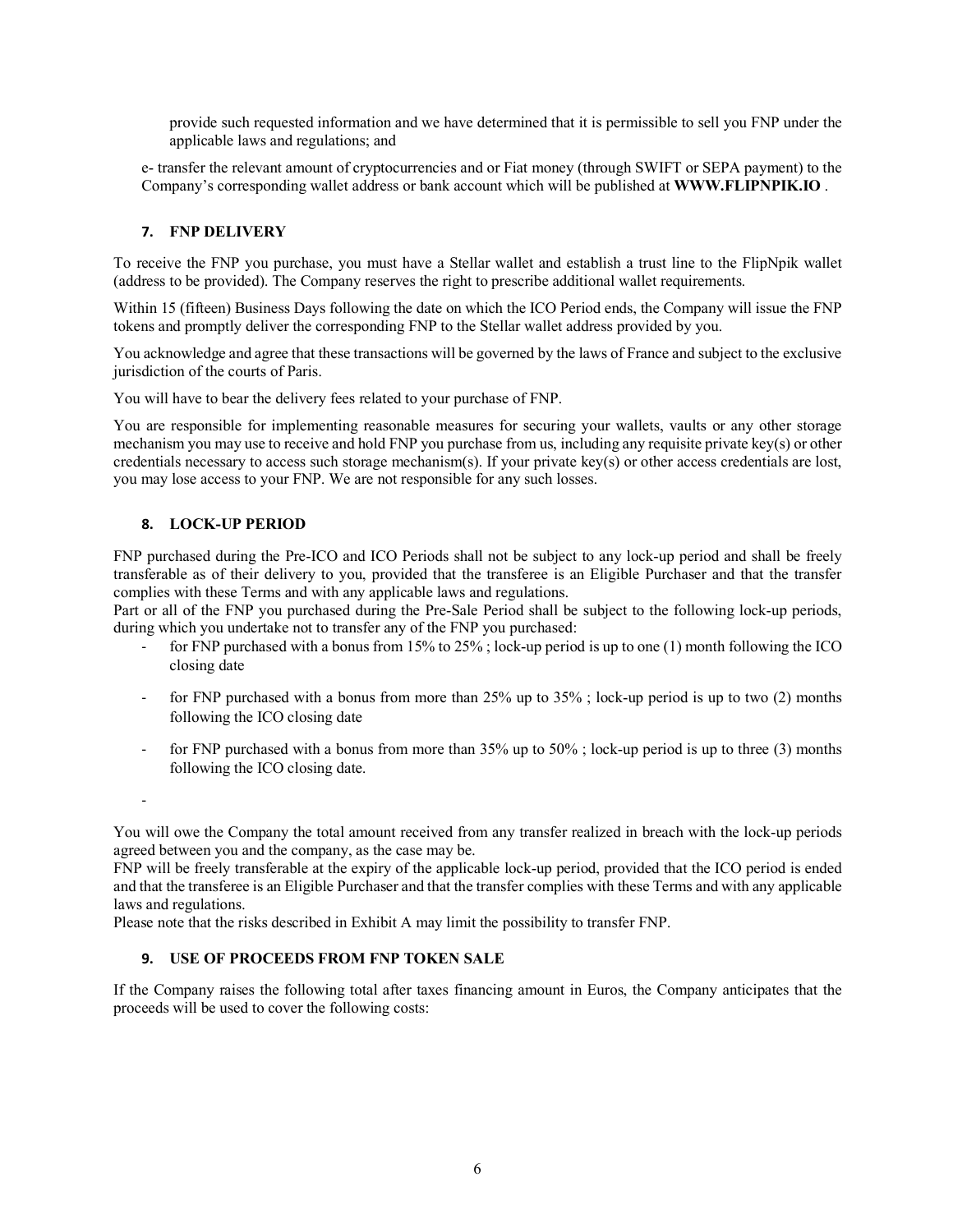|                                 | €m   |
|---------------------------------|------|
| Up-front costs and intellectual | 65   |
| property costs                  |      |
| Development costs               | 15.3 |
| Marketing costs                 | 88   |
| Administrative and transaction  | 44   |
| costs                           |      |
| <b>Total</b>                    | 35   |

The Company is not bound by this total amount neither by this proceeds allocation scheme, which is reproduced for information purposes only. The Company reserves the right to modify it at any time and at its sole discretion.

An amount equal to or less than 15% of the each amount received during the Pre-Sale Period will, immediately upon reception by the Company, be transferred from the bank accounts and/or cryptocurrencies digital wallets of the ICO to the bank accounts and/or cryptocurrencies digital wallets of the Company in order to be immediately accessible by the Company to finance the ICO.

#### **10. REPRESENTATIONS AND WARRANTIES**

By purchasing FNP from us, you represent and warrant that:

- you understand that FNP only confer the rights specified above, and do not confer any other rights of any form with respect to the Platform and/or the Company, including, but not limited to, any voting, distribution, redemption, liquidation, proprietary (including all forms of intellectual property), or other financial or legal rights;
- you have read, understood and acknowledged these Terms (including all Exhibits);
- you have consulted your own professional advisers as to the possible legal, tax, accounting and financial consequences of your purchase under the applicable laws and regulations;
- you have a sufficient understanding of the functionality, usage, storage, transmission mechanisms and other material characteristics of crypto-currencies like Bitcoin, Ether and Stellar, of token storage mechanisms (such as token wallets), of blockchain technologies and blockchain-related software systems to understand these Terms and to appreciate the risks and implications of purchasing FNP;
- you have obtained sufficient information from the Company about FNP, the Platform and the Company and everything related to it in order to make an informed decision to purchase FNP;
- you understand the restrictions and risks associated with the creation, distribution and functions of FNP, and acknowledge and assume such risks;
- you are aware of the commercial risks associated with the Company and the Platform;
- you are not purchasing FNP for any other purposes than the rights specified above, including, but not limited to, any investment, speculative or other financial purposes;
- your purchase of FNP complies with applicable law and regulation in your jurisdiction, including, but not limited to, *(i)* provisions relating to legal capacity and any other applicable legal requirements for purchasing, holding, and using FNP and entering into contracts with us, *(ii)* any foreign exchange or regulatory restrictions applicable to such purchase, and *(iii)* any governmental or other consents that may need to be obtained;
- you will comply with any tax obligations applicable in your jurisdiction arising from your purchase of FNP;
- if you are purchasing FNP on behalf of any entity, you are authorized to accept these Terms on such entity's behalf and such entity will be responsible for any breach of these Terms by you or any other employee or agent of such entity (references to "**you**" in these Terms refer to you and such entity, jointly);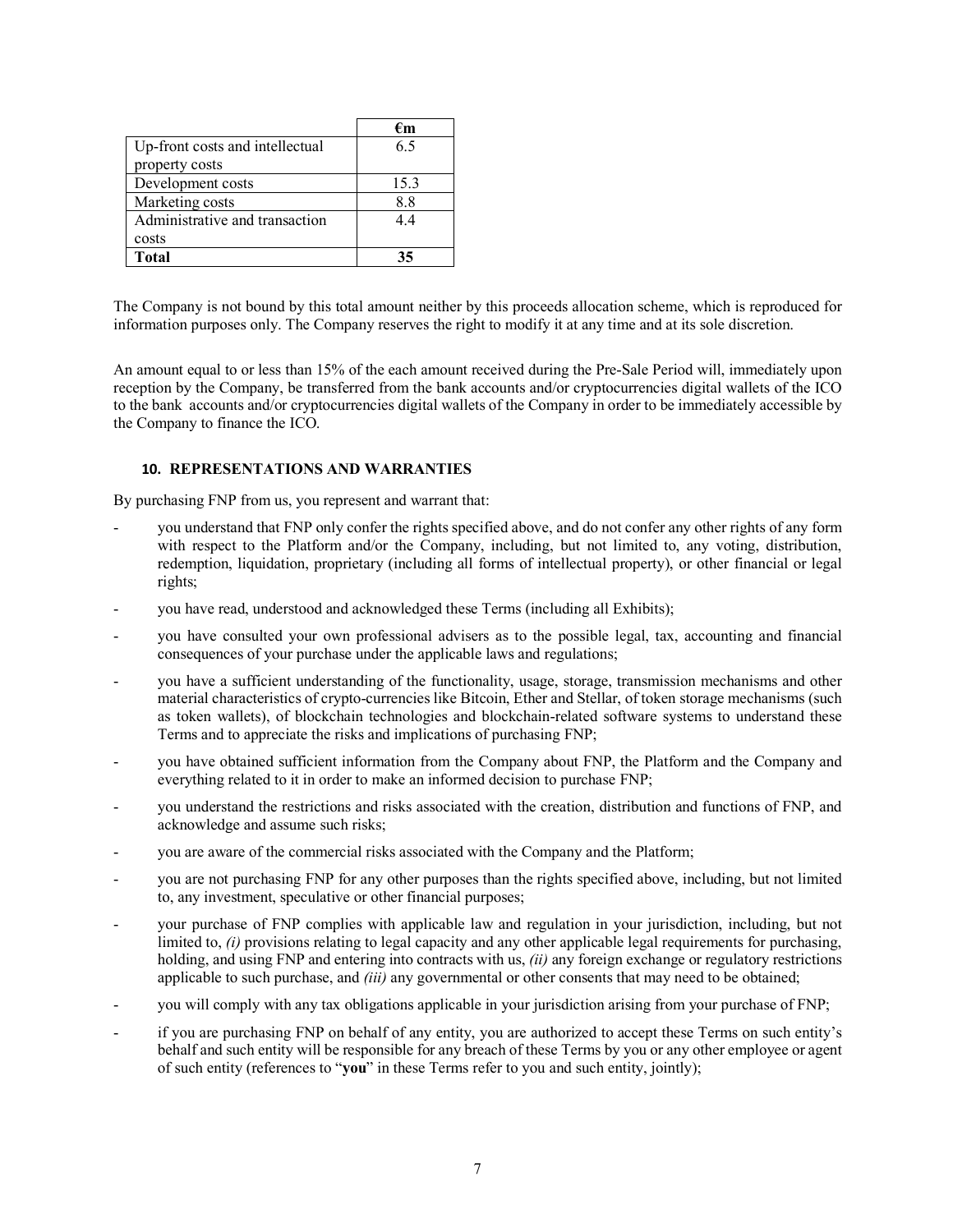- you are not a citizen of or resident or domiciled in the USA or Canada, or purchasing FNP from a location in the USA or Canada.
- you are not *(i)* a citizen or resident of a geographic area in which access to the Platform is prohibited by any applicable law, decree, regulation, treaty, or administrative act, *(ii)* a citizen or resident of, or located in, a geographic area that is subject to U.S. or other sovereign country sanctions or embargoes (providing that you agree that, if your country of residence or other circumstances change such that the above representations are no longer accurate, you will immediately cease using the Platform);
- if you are acting on behalf of a legal entity, you further represent and warrant that *(i)* such legal entity is duly organized and validly existing under the applicable laws of the jurisdiction of its organization, and *(ii)* you are duly authorized by such legal entity to act on its behalf; and
- to the extent permitted by law, you agree that title to, and risk of loss of, FNP you purchase from the Company passes from the Company to you in France and that the smart contracts are governed by the laws of France.

# **11. ANTI-MONEY LAUNDERING**

As part of the Company's responsibility for the prevention of money laundering and the financing of terrorism, the Company and its affiliates, subsidiaries, associates or service providers may require a detailed verification of your identity, any beneficial owner underlying the account and the source of the payment.

The Company and other service providers engaged to provide "know-your-customer" or anti-money launderingrelated services to the Company (any such other service provider, an "**AML Provider**") reserve the right to request such information as is necessary to verify your identity and the underlying beneficial owner or owners of FNP.

In the event of delay or failure by you in producing any information required for verification purposes, the Company may refuse to accept your offer to purchase FNP or may cause the cancellation of FNP purchased or the redemption of any FNP you hold.

You will be required to make such representations to the Company and to any AML Provider, as the Company or such AML Provider shall require in connection with applicable anti-money laundering programs or regulations, including, without limitation, representations to the Company and any AML Provider that you are not a prohibited country, territory, individual or entity listed *(i)* on the United States Department of Treasury's Office of Foreign Assets Control ("OFAC") website<sup>1</sup>, *(ii)* on the European Commission's consolidated list of Restrictive measures in force<sup>2</sup>, or *(iii)* on the French *Direction du Trésor* summary table of restrictive measures by country<sup>3</sup>, and that you are not directly or indirectly affiliated with any such country, territory, individual or entity.

You also represent to the Company and to any AML Provider that amounts contributed by you were not directly or indirectly derived from activities that may contravene the laws and regulations of France or other international laws and regulations, including anti-money laundering laws and regulations.

The Company undertakes *(i)* to comply with the OECD guidelines that may be applicable to its business (http://mneguidelines.oecd.org/guidelines/), and more specifically *(ii)* to answer in full transparency and cooperation to the tax information request submitted by foreign tax administrative, judicial or regulatory authorities.

#### **12. DISCLAIMERS**

The Company expressly disclaims any and all responsibility for any direct or consequential loss or damage of any kind whatsoever arising directly or indirectly from *(i)* reliance on any information contained in the Whitepaper, *(ii)* any error, omission or inaccuracy in any such information or *(iii)* any action resulting from such information.

TO THE FULLEST EXTENT PERMITTED BY APPLICABLE LAW AND EXCEPT AS OTHERWISE SPECIFIED IN A WRITING BY US, *(A)* FNP ARE SOLD ON AN "AS IS" AND "AS AVAILABLE" BASIS WITHOUT WARRANTIES OF ANY KIND, AND THE COMPANY EXPRESSLY DISCLAIM ALL IMPLIED

 <sup>1</sup> Accessible at <sup>&</sup>gt; https://www.treasury.gov/about/organizational-structure/offices/Pages/Office-of-Foreign-Assets-Control.aspx

<sup>&</sup>lt;sup>2</sup> Accessible at > https://eeas.europa.eu/headquarters/headquarters-homepage\_en/8442/Consolidated%20list%20of%20sanctions

<sup>3</sup> Accessible (in French) at <sup>&</sup>gt; https://www.tresor.economie.gouv.fr/Ressources/8465\_tableau-recapitulatif-des-mesures-restrictives-par-pays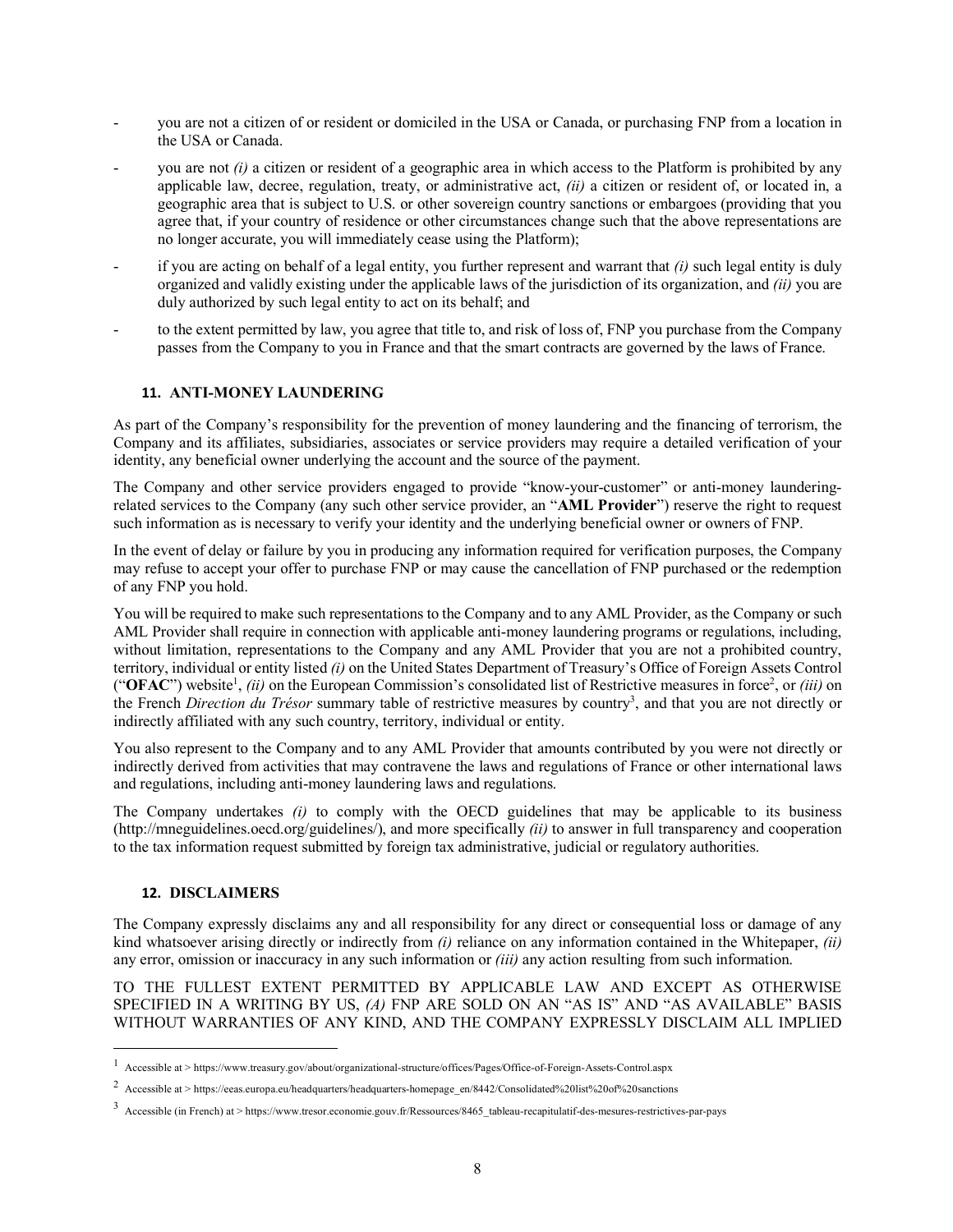WARRANTIES AS TO FNP, INCLUDING, WITHOUT LIMITATION, IMPLIED WARRANTIES OF MERCHANTABILITY, FITNESS FOR A PARTICULAR PURPOSE, TITLE AND NON-INFRINGEMENT; *(B)* WE DO NOT REPRESENT OR WARRANT THAT FNP ARE RELIABLE, CURRENT OR ERROR-FREE, MEET YOUR REQUIREMENTS, OR THAT DEFECTS IN FNP WILL BE CORRECTED; AND *(C)* WE CANNOT AND DO NOT REPRESENT OR WARRANT THAT FNP OR THE DELIVERY MECHANISM FOR FNP ARE FREE OF VIRUSES OR OTHER HARMFUL COMPONENTS.

Notwithstanding the foregoing, the Company undertakes to warrant against hidden defects in the FNP that render it unfit for its intended use or substantially impair its use, provided that :

- the Company do not warrant against, and shall not be held liable in any way for, hidden defects it did not know of at the time of execution of these Terms ; and
- defects arising out of the occurrence of a risk described in these Terms (notably in Exhibit A hereunder), in the Whitepaper or in any other Platform Terms and Policies shall not constitute "hidden defects" for the purpose of this clause but "apparent defects" that that were known by you before your purchase and that will therefore not give rise to any damages or indemnification of any kind.

Some jurisdictions do not allow the exclusion of certain warranties or disclaimer of implied terms in contracts with consumers, so some or all of the exclusions of warranties and disclaimers in this Section may not apply to you.

# **13. LIMITATION OF LIABILITY AND INDEMNIFICATION**

To the fullest extent permitted by applicable law, you will indemnify, defend and hold harmless the Company and our respective past, present and future employees, officers, directors, contractors, consultants, equity holders, suppliers, vendors, service providers, parent companies, subsidiaries, affiliates, agents, representatives, predecessors, successors and assigns (the "**Indemnified Parties**") from and against all claims, demands, actions, damages, losses, costs and expenses (including attorneys' fees) that arise from or relate to *(i)* your purchase, holding or use of FNP, *(ii)* your responsibilities or obligations under these Terms, *(iii)* your violation of these Terms, and/or *(iv)* your violation of any rights of any other person or entity.

TO THE FULLEST EXTENT PERMITTED BY APPLICABLE LAW: *(A)* IN NO EVENT WILL THE COMPANY OR ANY OF THE INDEMNIFIED PARTIES BE LIABLE FOR ANY INDIRECT, SPECIAL, INCIDENTAL, CONSEQUENTIAL, OR EXEMPLARY DAMAGES OF ANY KIND (INCLUDING, BUT NOT LIMITED TO, WHERE RELATED TO LOSS OF VALUE, REVENUE, INCOME OR PROFITS, LOSS OF USE OR DATA, OR DAMAGES FOR BUSINESS INTERRUPTION) ARISING OUT OF OR IN ANY WAY RELATED TO THE PURCHASE, HOLDING OR USE OF FNP OR OTHERWISE RELATED TO THESE TERMS, REGARDLESS OF THE FORM OF ACTION, WHETHER BASED IN CONTRACT, TORT (INCLUDING, BUT NOT LIMITED TO, SIMPLE NEGLIGENCE, WHETHER ACTIVE, PASSIVE OR IMPUTED), OR ANY OTHER LEGAL OR EQUITABLE THEORY (EVEN IF THE PARTY HAS BEEN ADVISED OF THE POSSIBILITY OF SUCH DAMAGES AND REGARDLESS OF WHETHER SUCH DAMAGES WERE FORESEEABLE); AND *(B)* IN NO EVENT WILL THE AGGREGATE LIABILITY OF THE COMPANY AND THE INDEMNIFIED PARTIES (JOINTLY), WHETHER IN CONTRACT, WARRANTY, TORT (INCLUDING NEGLIGENCE, WHETHER ACTIVE, PASSIVE OR IMPUTED), OR OTHER THEORY, ARISING OUT OF OR RELATING TO THESE TERMS OR THE USE OF OR INABILITY TO USE FNP, EXCEED THE AMOUNT YOU PAY TO US FOR THE PURCHASE OF FNP.

THE LIMITATIONS SET FORTH ABOVE WILL NOT LIMIT OR EXCLUDE LIABILITY FOR THE GROSS NEGLIGENCE, FRAUD OR INTENTIONAL, WILLFUL OR RECKLESS MISCONDUCT OF THE COMPANY.

Some jurisdictions do not allow the limitation or exclusion of liability for incidental or consequential damages. Accordingly, some of the limitations of this Section may not apply to you.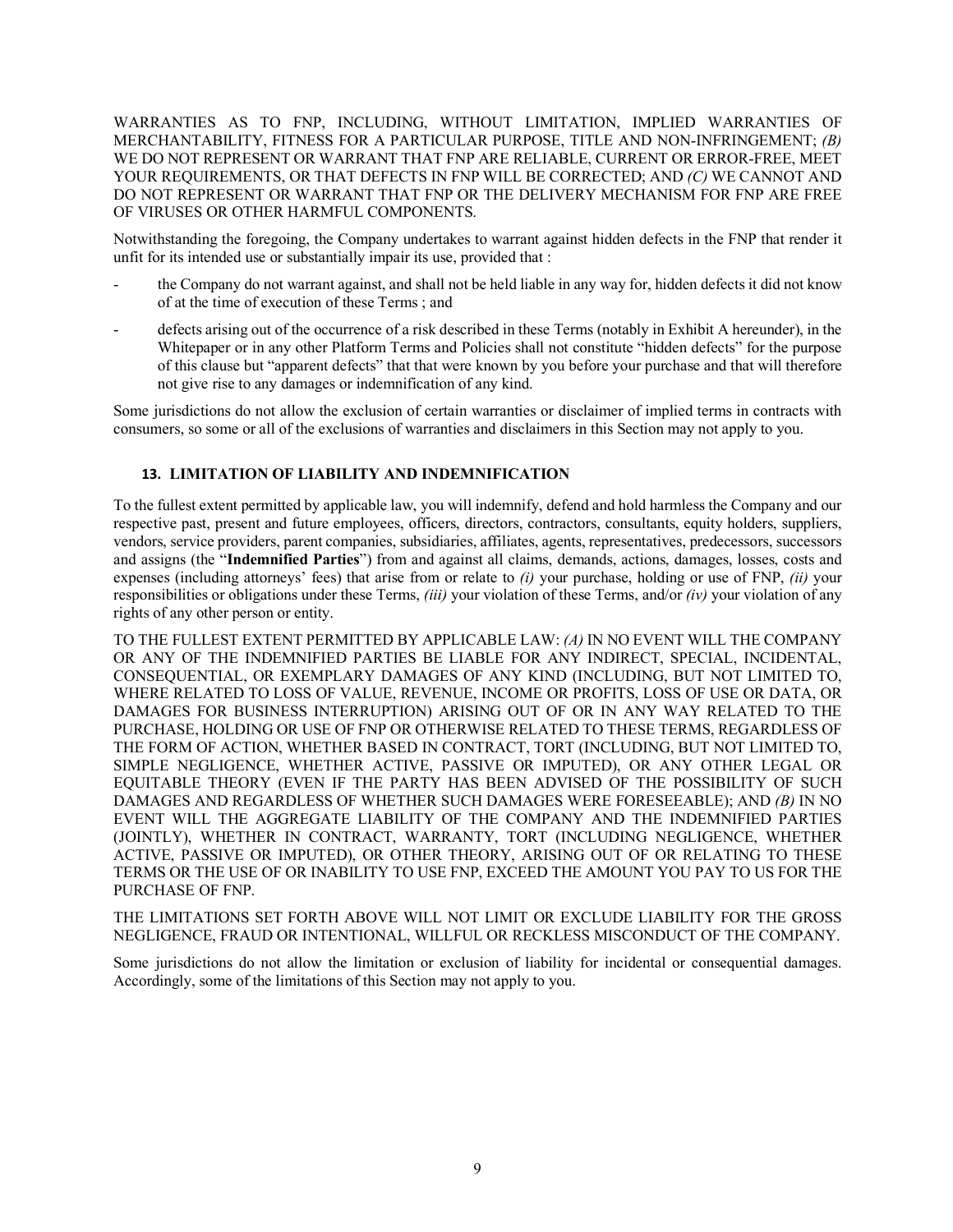Any Indemnified Party or other identifiable person who is not a party to these Terms may enforce any rights granted to it pursuant to these Terms in its own right as if it was a party to these Terms. Except as expressly provided in the foregoing sentence, a person who is not a party to these Terms shall not have any right to enforce any term of these Terms. Notwithstanding any term of these Terms, the consent of or notice to any person who is not a party to these Terms shall not be required for any termination, rescission or agreement to any variation, waiver, assignment, novation, release or settlement under these Terms at any time.

In addition, the Indemnified Parties shall not be liable for the occurrence of any other event which is beyond their control.

# **14. RELEASE**

To the fullest extent permitted by applicable law, you release the Company and the other Indemnified Parties from responsibility, liability, claims, demands and/or damages (actual and consequential) of every kind and nature, known and unknown (including, but not limited to, claims of negligence), arising out of or related to disputes between users and the acts or omissions of third parties.

YOU EXPRESSLY WAIVE ANY RIGHTS YOU MAY HAVE UNDER ANY OTHER STATUTE OR COMMON LAW PRINCIPLES THAT WOULD OTHERWISE LIMIT THE COVERAGE OF THIS RELEASE TO INCLUDE ONLY THOSE CLAIMS WHICH YOU MAY KNOW OR SUSPECT TO EXIST IN YOUR FAVOR AT THE TIME OF AGREEING TO THIS RELEASE.

# **15. GOVERNING LAW AND DISPUTE RESOLUTION**

These Terms will be governed by, and construed and enforced in accordance with, the laws of [France], without regard to conflict of law rules that would cause the application of the laws of any other jurisdiction. Any Dispute between the Parties arising out or relating to these Terms or its subject matter or formation (including non-contractual Disputes of claims) that is not subject to arbitration will be resolved in the courts of [Paris].

The Parties shall cooperate in good faith to resolve any dispute, controversy or claim arising out of, relating to or in connection with these Terms, including with respect to the formation, applicability, breach, termination, validity or enforceability thereof (a "**Dispute**"). If the Parties are unable to resolve a Dispute within 90 (ninety) days of notice of such Dispute being received by all Parties, such Dispute shall be brought expressly before the relevant courts of Paris, as no document can effect a novation or waiver of this jurisdiction clause.

Any dispute arising out of or related to these Terms is personal to you and the Company and will not be brought as class arbitration, class action or any other type of representative proceeding. There will be no class arbitration or arbitration in which an individual attempt to resolve a dispute as a representative of another individual or group of individuals.

Further, a dispute cannot be brought as a class or other type of representative action, whether within or outside of arbitration, or on behalf of any other individual or group of individuals.

## **16. MISCELLANEOUS**

These Terms, including their Exhibits, constitute the entire agreement between you and us relating to your purchase of FNP.

If any term, clause or provision of these Terms is held unlawful, void or unenforceable, then that term, clause or provision will be severable from these Terms and will not affect the validity or enforceability of any remaining part of that term, clause or provision, or any other term, clause or provision of these Terms.

We may amend these Terms from time to time as reasonably required. If we make changes, we will post the amended Terms at WWW.FLIPNPIK.IO. The amended Terms will be effective immediately.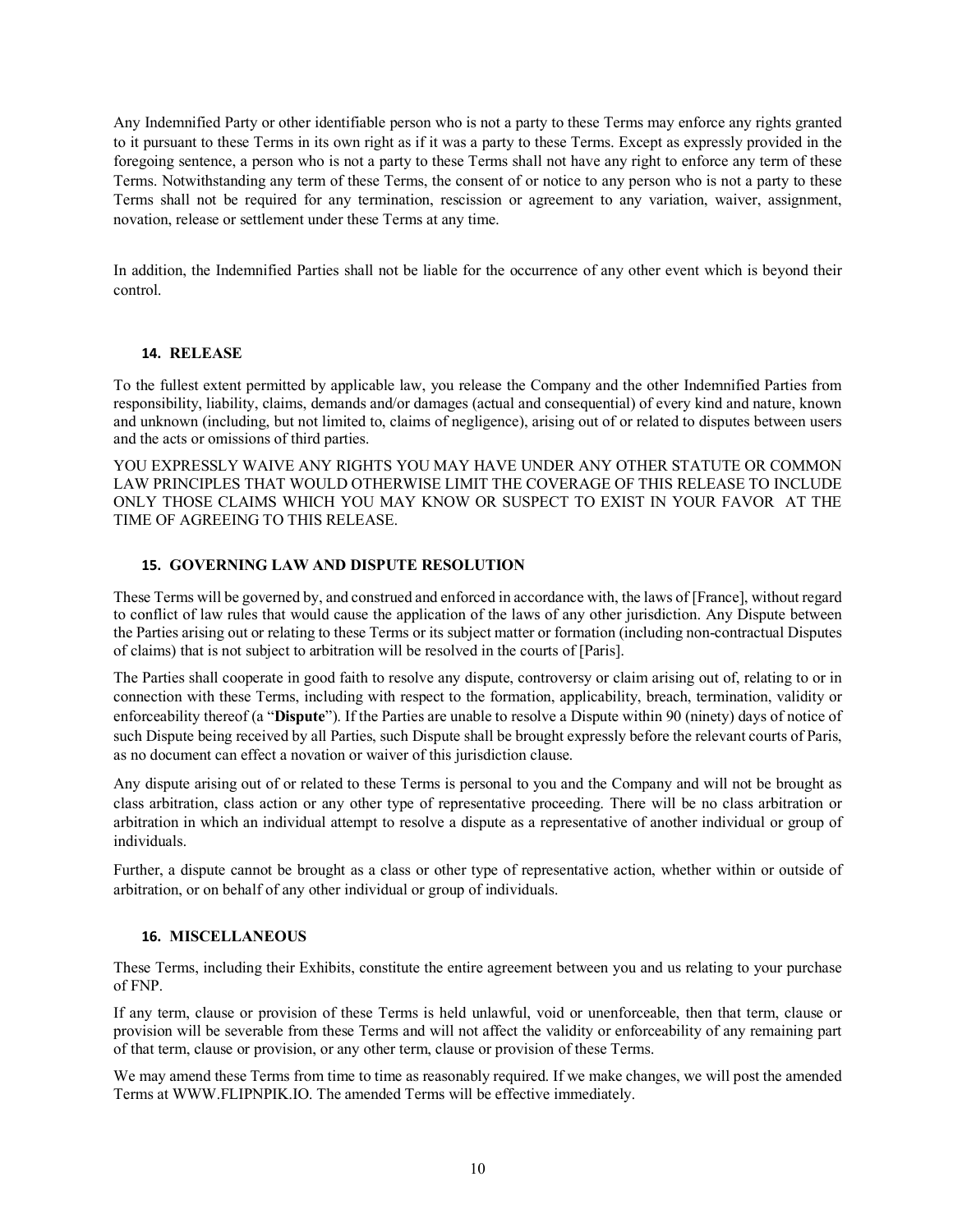We may assign our rights and obligations under these Terms.

Our failure to exercise or enforce any right or provision of these Terms will not operate as a waiver of such right or provision.

We will not be liable for any delay or failure to perform any obligation under these Terms where the delay or failure results from any cause beyond our reasonable control.

Purchasing FNP from us, holding FNP or using FNP, does not create any form of partnership, joint venture or any other similar relationship between you and us.

Except as otherwise provided in herein, these Terms are intended solely for the benefit of you and us and are not intended to confer third-party beneficiary rights upon any other person or entity.

You agree and acknowledge that all agreements, notices, disclosures, and other communications that we provide to you, including these Terms, will be provided in electronic form.

**Date: April 16th 2018**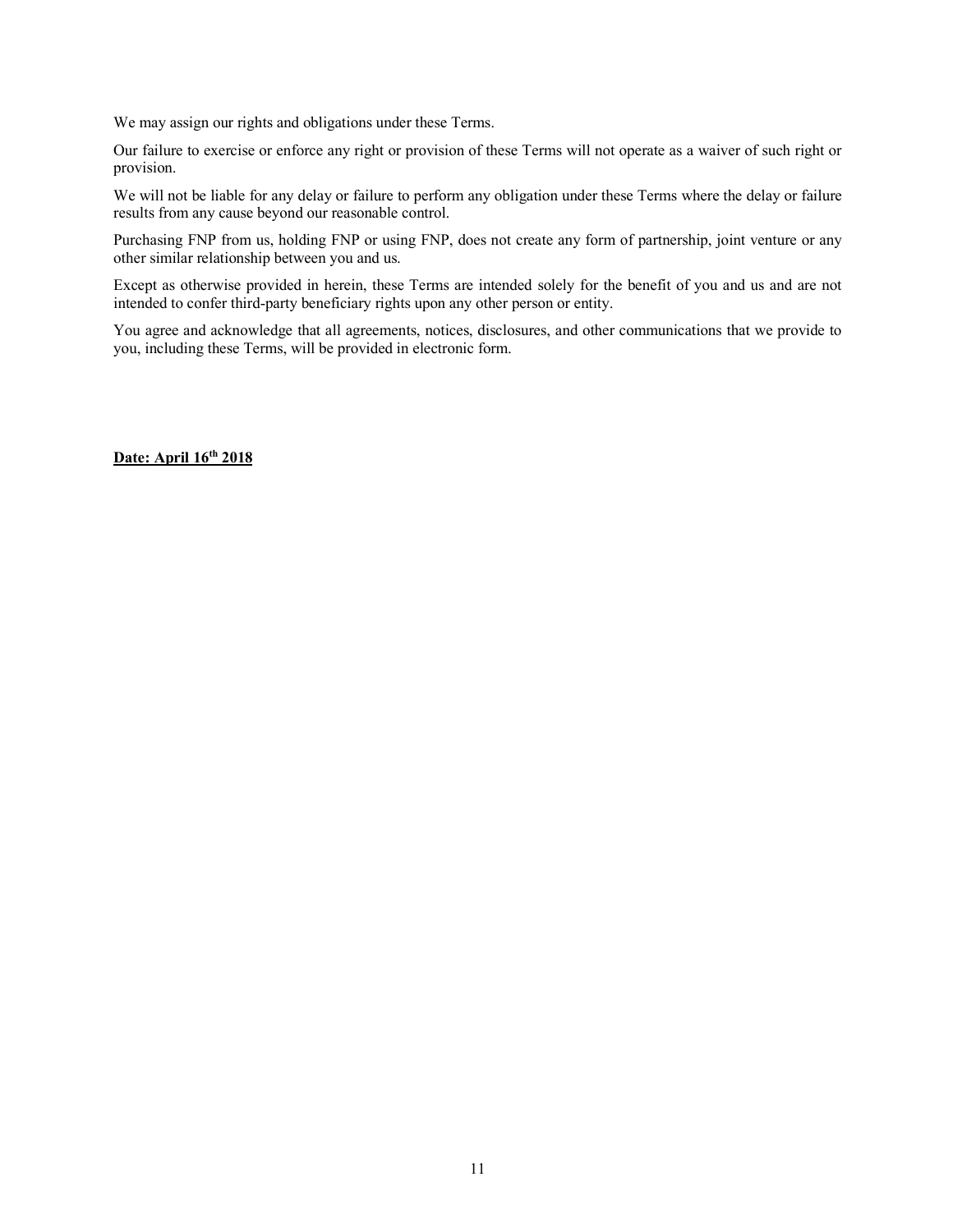# *EXHIBIT A*

#### *Risks warning*

By purchasing, holding and using FNP, you expressly acknowledge and assume the following risks:

#### **Risk of loss of access to a FNP due to loss of credentials**

Until it is distributed to the buyer, the said buyer's FNP may be linked to a Company account. You can only access the Company account using the credentials selected by the buyer. The loss of these credentials will result in the loss of the FNP. Good practices advise buyers to store their credentials securely in one or more backup locations that are geographically separated from the work location.

#### **Risks Associated With the Ethereum, Bitcoin and Stellar Protocols**

Both FNP and the Platform are based on the Ethereum, Bitcoin and Stellar protocols. Therefore, any malfunction, unplanned function or unexpected operation of the Ethereum Bitcoin and Stellar protocols may cause the Platform or FNP to malfunction or operate in a way that is not expected. Ether, Bitcoin and Stellar may themselves lose value in a similar way to FNP, and also in other ways.

#### **Risks associated with the buyer's credentials**

Any third party that obtains access to the buyer's credentials or private keys may be able to use the buyer's FNP. To minimize this risk, buyers must protect themselves against people gaining unauthorized access to their electronic devices.

#### **Legal risk and risk of adverse regulatory intervention in one or more jurisdictions**

Blockchain technologies have been reviewed by various regulatory bodies around the world, including within the European Union. The ICO has been structured to comply with EU law applicable at the time of the offer.

The operation of the Platform and of FNP may be impacted by the passing of restrictive laws, the publication of restrictive or negative opinions, the issuing of injunctions by national regulators, the initiation of regulatory actions or investigations, including but not limited to restrictions on the use or ownership of digital tokens such as FNP, which may prevent or limit development of the Platform.

Given the lack of crypto-currency qualifications in most countries, each buyer is strongly advised to carry out a legal and tax analysis concerning the purchase and ownership of FNP according to their nationality and place of residence.

## **Risk of an alternative, unofficial platform**

Following presales and development of the original version of the Platform, there is a possibility that alternative platforms may have been established using the same open-source code and open source protocol that underlies the Platform. The official Platform may find itself in competition with these alternatives, unofficial platforms based on FNP, which could potentially adversely impact the Platform and FNP.

#### **Risk of a lack of interest in the Platform or distributed applications**

There is a possibility that the Platform may not be used by a large number of companies, individuals and other organizations, and that there may be limited public interest in the creation and development of distributed applications. Such a lack of interest could impact on the development of the Platform and, therefore, on the uses or potential value of FNP.

## **Risk that the Platform is not developed**

FNP are meant to be used exclusively on the Platform. The value of the FNP is therefore heavily correlated with the existence of such Platform and network, which has not yet been implemented. FNP may lose part or all of their value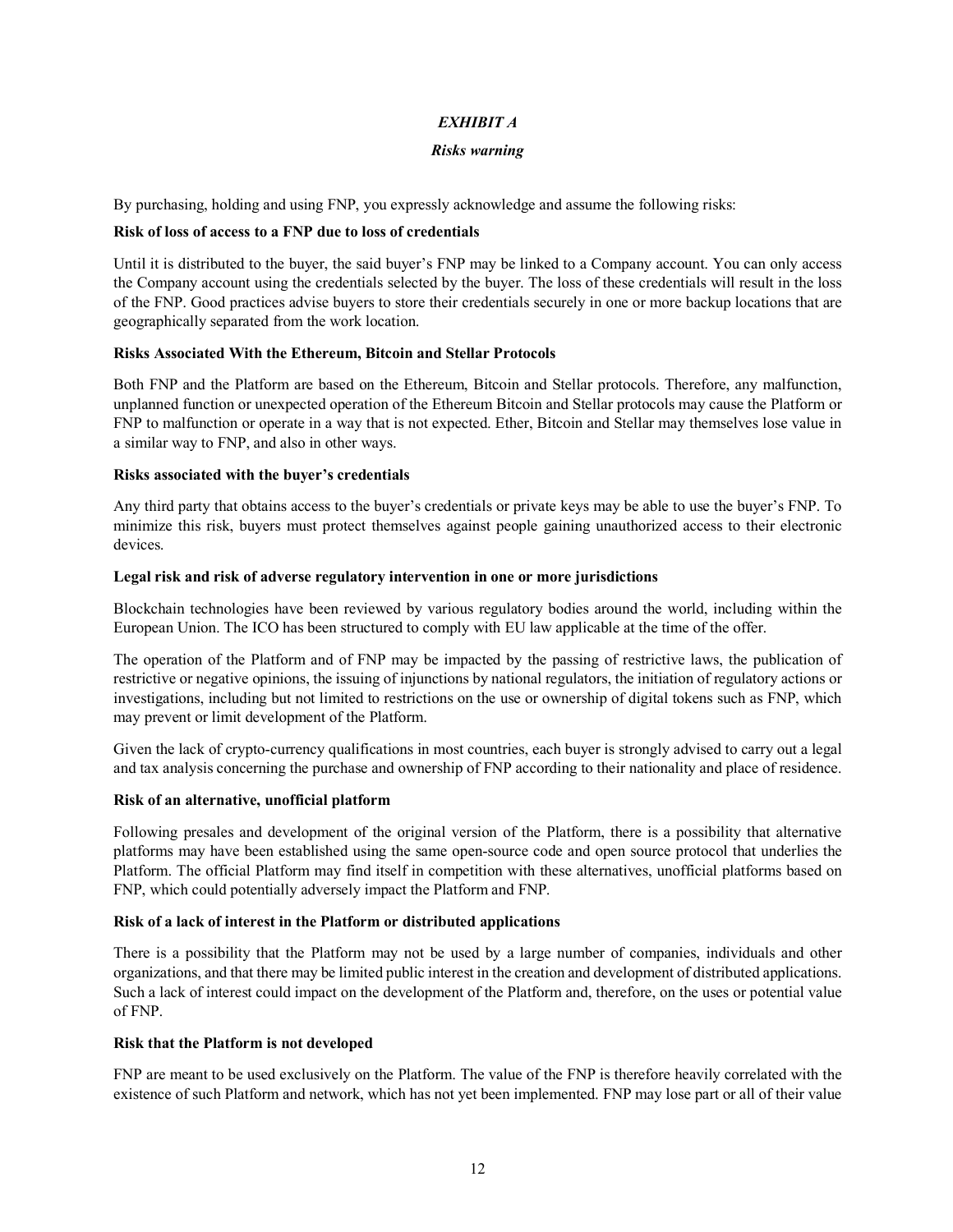if the Platform is never fully developed, for any reason including economic, financial, political, environmental, social or regulatory events, beyond the control of the Company or not, that may affect the development of the Platform.

# **Risk that the Platform, as developed, does not meet buyer expectations**

The Platform is currently under development and may undergo significant redesign prior to its launch. For a number of reasons, not all buyer expectations concerning the Platform or FNP form and function may be met on the launch date, including changes in design, implementation and execution of the Platform.

A platform with similar characteristics has already been developed without the use of the blockchain technology (the"**application**") and is currently exploited in Canada. The Platform is still in the process of being created in Europe and other countries (excluding North America) and will be further developed and exploited by the Company. The term "**Platform**" only refers to such platform using the blockchain technology and being developed to be exploited in Europe and in other countries, excluding North America.

#### **Risk of theft and piracy**

Hackers or other malicious or criminal groups or organizations may attempt to interfere with the Platform or the availability of FNP in several ways including, but not limited to, denial of service attacks, Sybil attacks, mystification, surfing, malware attacks, or consensus-based attacks.

#### **Risk of security weaknesses in the Platform's core infrastructure software**

The Platform's core software is based on open source software. There is a risk that the Company team, or other third parties, may intentionally or unintentionally introduce weaknesses or bugs into the core infrastructure elements of the Platform, by interfering with the use of, or causing loss of, FNP.

#### **Risk of weakness or exploitable breakthrough in the field of cryptography**

Advances in cryptography, or technical advances such as the development of quantum computers, may present risks for crypto-currencies and the Platform, which could result in the theft or loss of FNP.

#### **Risk of a FNP mining attack**

As with other decentralized cryptographic tokens and crypto-currencies, the blockchain used for the Platform is vulnerable to mining attacks, including but not limited to, dual-expense attacks, powerful mining attacks, selfish mining attacks, and critical competition attacks. Any successful attack poses a risk to the Platform, the expected performance and sequencing of the Company's markets, and the expected performance and sequencing of Ethereum contract calculations. Despite the best efforts of the Company's team, the risk of known or new mining attacks exists.

#### **Risk of the Platform failing to be used or adopted**

While FNP should not be considered an investment, their value is bound to change over time. This value may be limited if the Platform is not sufficiently used and adopted. In such a case, there could be few or no markets at the Platform launch, which would limit the value of FNP.

#### **Risk of a tight market for FNP**

There are currently no exchanges or trading facilities on which FNP can be traded. If such exchanges or trading facilities do develop, they will probably be relatively new and subject to poorly understood regulatory oversight. They may therefore be more vulnerable to fraud and default than the established and regulated exchanges that exist for other products. Should exchanges or trading facilitiesthat represent a substantial part of the FNP trading volume be involved in fraud, security failures or other operational problems, the failures of such exchanges or trading facilities may limit the FNP value or liquidity.

#### **Risk of an uninsured loss**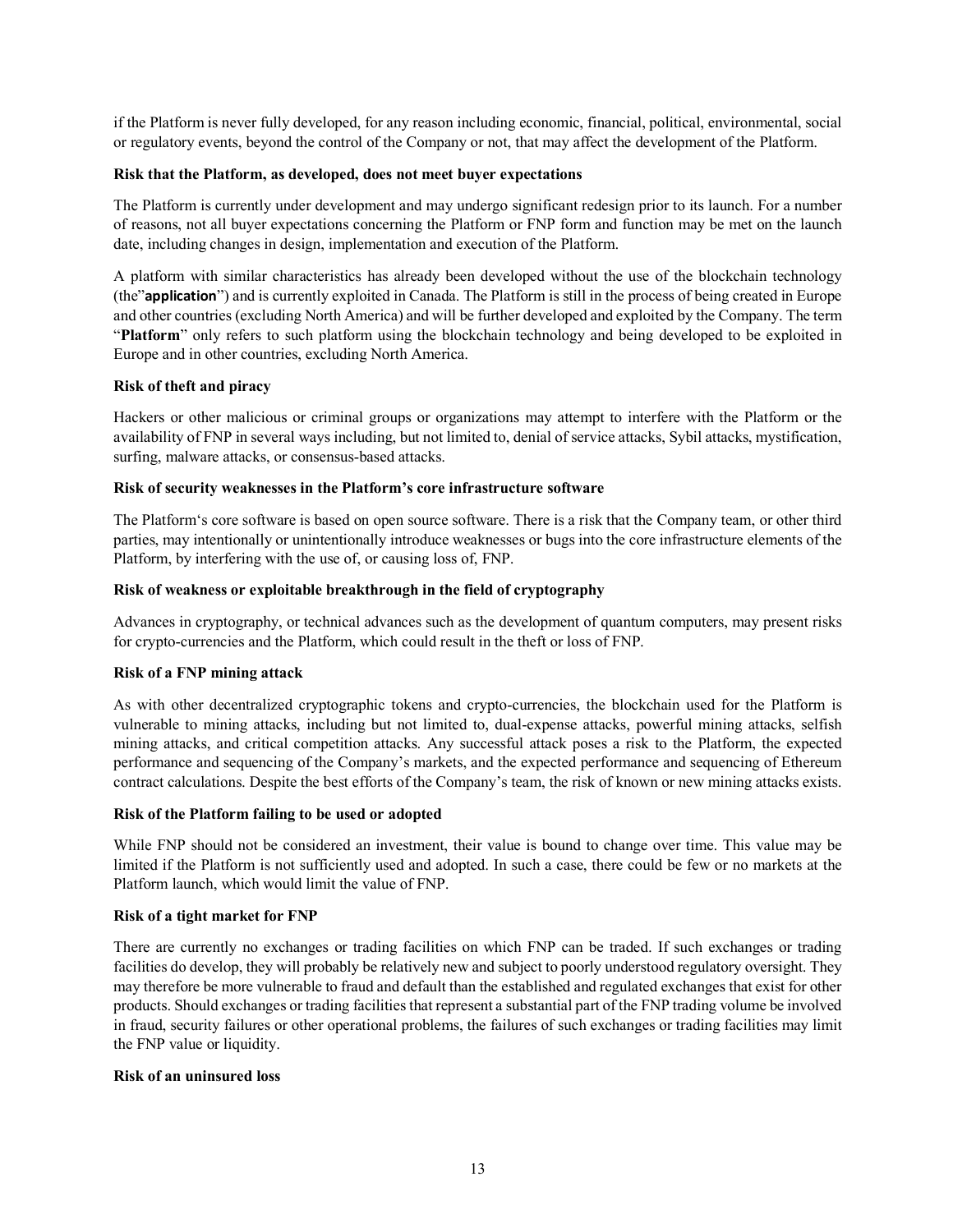Unlike bank accounts or accounts in other regulated financial institutions, funds held through the Company or Ethereum network are generally uninsured. At present, there are no public or private insurance agents providing buyers with coverage against a loss of FNP or a loss of value.

# **Risk of winding-up of the Company's project**

For a number of reasons including, but not limited to, an unfavorable fluctuation in Bitcoin, Ether or Stellar value, an unfavorable fluctuation in FNP value, the failure of business relationships or competing intellectual property claims, the Company project may no longer be a viable activity and may be dissolved or simply not launched.

The Company may enter into forward and/or future contracts in order to edge any exchange rate risk it may be subject to in relation with the sale of FNP, and in particular the risk that, after converting the cryptocurrencies received during the ICO into Fiat currencies; the Company may not have sufficient fund to refund token purchasers in case the ICO is subsequently cancelled.

The Company may enter into forward and/or future contracts in order to edge cryptocurrencies fluctuation risk it may be subject to in relation with the sale of FNP, and in particular the risksthat if cryptocurrencies devaluate; the Company may not have sufficient fund to conduct all of its activities nor to perform its business plan

# **Risk of malfunction in the Platform**

The Platform may be impacted by an adverse malfunction including, but not limited to, a malfunction that results in the loss of FNP or market information.

# **Unforeseen risks**

Crypto-currencies and cryptographic tokens are a new, untested technology. In addition to the risks stipulated above, there are other risks that the Company's team cannot predict. Risks may also occur as unanticipated combinations or as changes in the risks stipulated herein.

## **Risk related to the financing of the ICO during the Pre-Sale period**

An amount equal to 15% of the each amount received during the Pre-Sale Period will, immediately upon reception by the Company, be transferred from the bank accounts and/or cryptocurrencies digital wallets of the ICO to the bank accounts and/or cryptocurrencies digital wallets of the Company in order to be immediately accessible by the Company to finance the ICO fundraising.

There is a risk that such amount, *pro rata* the purchase price you paid for FNP, may never be refunded.